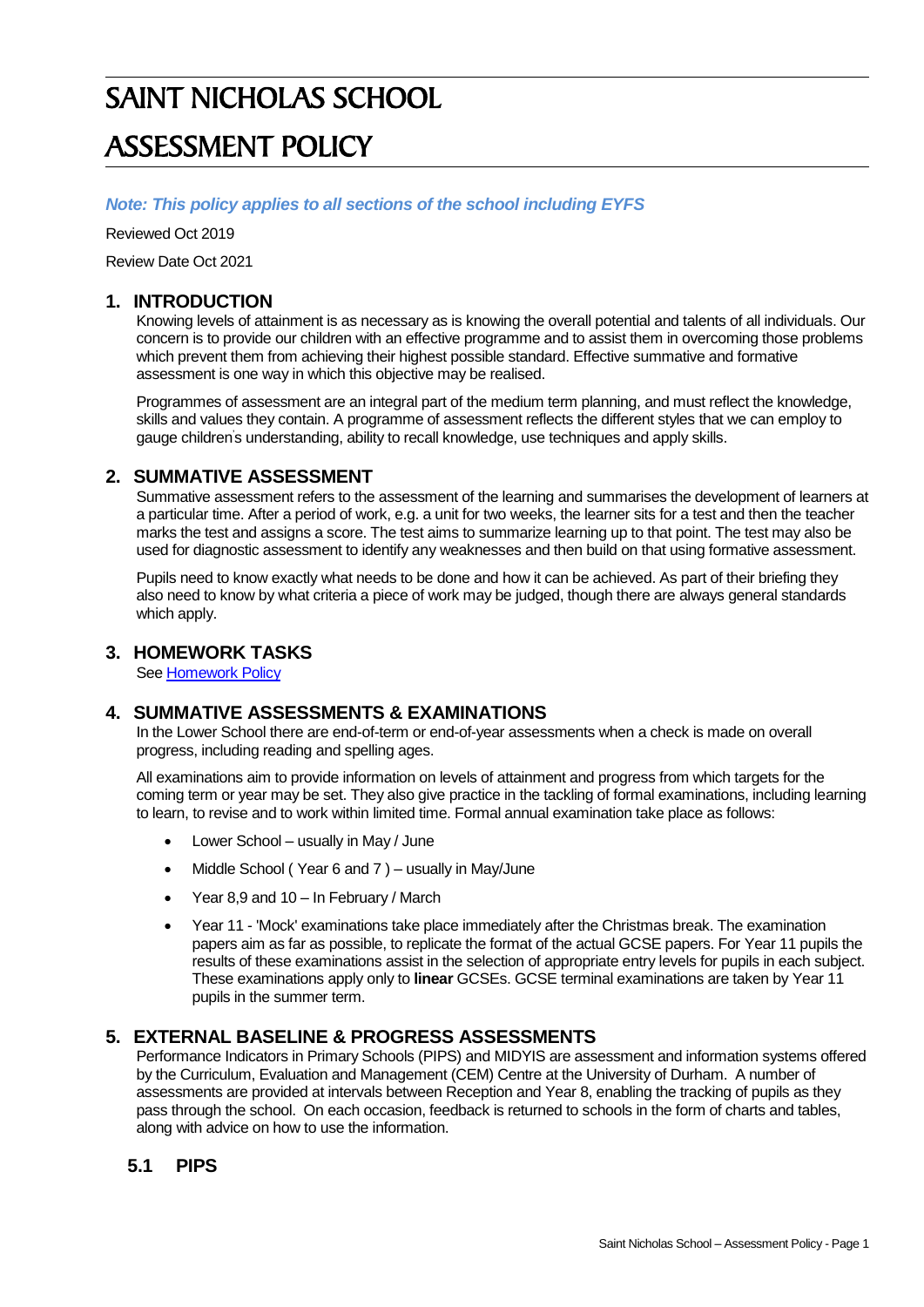PIPS assessments are curriculum based and are reviewed annually for validity and reliability. PIPS tracks a number of aspects of schooling as pupils move through the primary sector and MIDYIS relates to the 'middle years' of the secondary sector. Data on individual pupils is gathered using assessment materials that are quick and easy to administer. These data are processed at CEM in Durham and the results passed back to schools. The results allow schools to look objectively at the progress and attitudes of individual pupils. PIPS feedback also enables teachers to judge their school's performance within the context of the many others using the assessments, whilst respecting the confidentiality of each school's results.

The PIPS assessments take place in

- Reception start and end of the year
- $\bullet$  Year 2 in February
- $\bullet$  Year 1,3, 4 and  $5-$  end of year
- Year 6 in February

#### **5.2 MIDYIS**

The MIDYIS assessments are carried out in Year 7. The pupils in Year 7 take the University of Durham MidYIS test (Middle Years Information System) assessment. This is taken in the autumn term and is externally marked. The information gained from this test is used to give an indication of 'value added' as well as predicted GCSE grades.

#### **6. FORMATIVE ASSESSMENT**

This type of assessment is where teachers are constantly forming opinions about the standards of work being achieved by individuals. Because they have the opportunity to see the pupils in a variety of learning situations, it is possible to have clear ideas about an individual's strengths or weaknesses.

While working with pupils over time, teachers will recognise those children as having specific learning, emotional, behavioural and/or physical difficulties. They may also reflect on a child's overall potential or compare performance in different types of task.

When a problem is identified, it is important to set up strategies to improve the situation and to measure improvement. This involves formal action, first collecting information through observation. Teachers must not rely on impression or experience alone, nor must they try to manage the situation in isolation from their colleagues.

Some possible strategies are:

- Keep the Headteacher, Deputy Head and the head of section informed about any pupil who is not making effective progress.
- Use staff meetings to alert colleagues about problems concerning specific pupils.
- Consult and discuss concerns with the SENCO.
- Observe the pupil in different working situations if at all possible.
- Devise a strategy to try to help the pupil to overcome his or her particular problem, seeking support from others where necessary.
- Adjust medium and short term plans accordingly and/or develop and Personal Pupil Passport (PPP).
- Review progress regularly.

Whilst this is relatively easy for a class teacher in the younger part of the school, subject specialists tend only to see a child in one subject area. The subject specialists have a collective responsibility for the children. The situation here may be different, as the teacher may teach the child for a number of years. Learning difficulties in particular areas may have already been identified. The children tend to be more mature and may be able to discuss their difficulties in more depth

There are a number of procedures that should be followed:

- Always inform the form teacher if there is a concern about a child's work. A whole picture can therefore be built up of the child's problems.
- Establish targets for groups through discussion with the form teacher or from past performance.